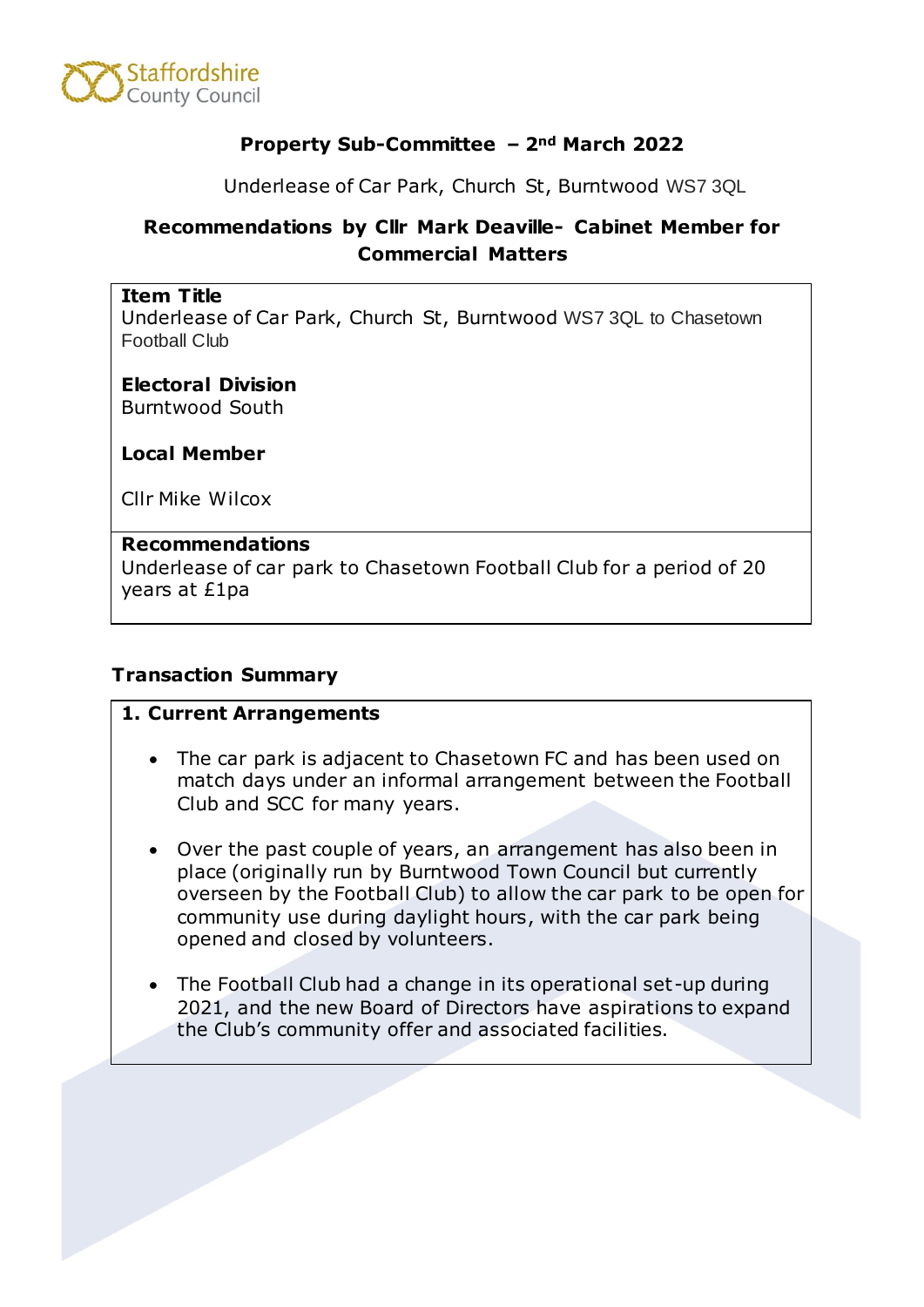# **2. Proposals**

It is proposed that an underlease is granted to Chasetown Football Club for the car park, so that match day parking and other Club activities are provided through a formal arrangement. This will provide some certainty to the Football Club as it looks to develop its expanded community offer, as well as helping to alleviate local parking difficulties.

The use is restricted to the parking of motor vehicles belonging to players, staff, visitors to / guests of and spectators attending football matches and other events hosted at Chasetown FC. Whilst the Football Club state they have no intention in doing so, in the event the lessee imposes charges for parking of motor vehicles on the site in future, SCC is to approve the level of charges and charging policy. SCC may demand a proportion of fees be paid as rent. The proposed term is 20 years from 1st January 2022 at £1pa if demanded, with a mutual break at the end of the 10<sup>th</sup> year. The Underlease is to be outside of L&T Act protection.

SCC wishes to encourage additional community uses of the car park outside of Chasetown FC matchday and event provision, therefore subject to annual review of previous and proposed community uses, will also allow the Football Club to continue to open the car park for wider community use. This additional arrangement will be reviewed on a 12 month basis between Chasetown FC and SCC, and SCC retains the ability to restrict the car park's use by other members of the public not attending Football Club activities.

# **3. Undervalue Transaction**

The transaction is at an undervalue in order to assist the Football Club and alleviate parking difficulties for residents on match days.

# **Supporting Details**

# **4. Background Information**

4.1 The site forms part of the Chasewater Country Park estate and sits within the landholding SCC leases from CISWO (formerly the Coal Board). There are over thirty years left to run on the head lease. Originally a more conterminous part of the leasehold, the site has since been separated from the Chasewater estate by the A5195, constructed around the time of the M6 Toll Road. The Country Park is now accessed from the car park by a footbridge over the A5195.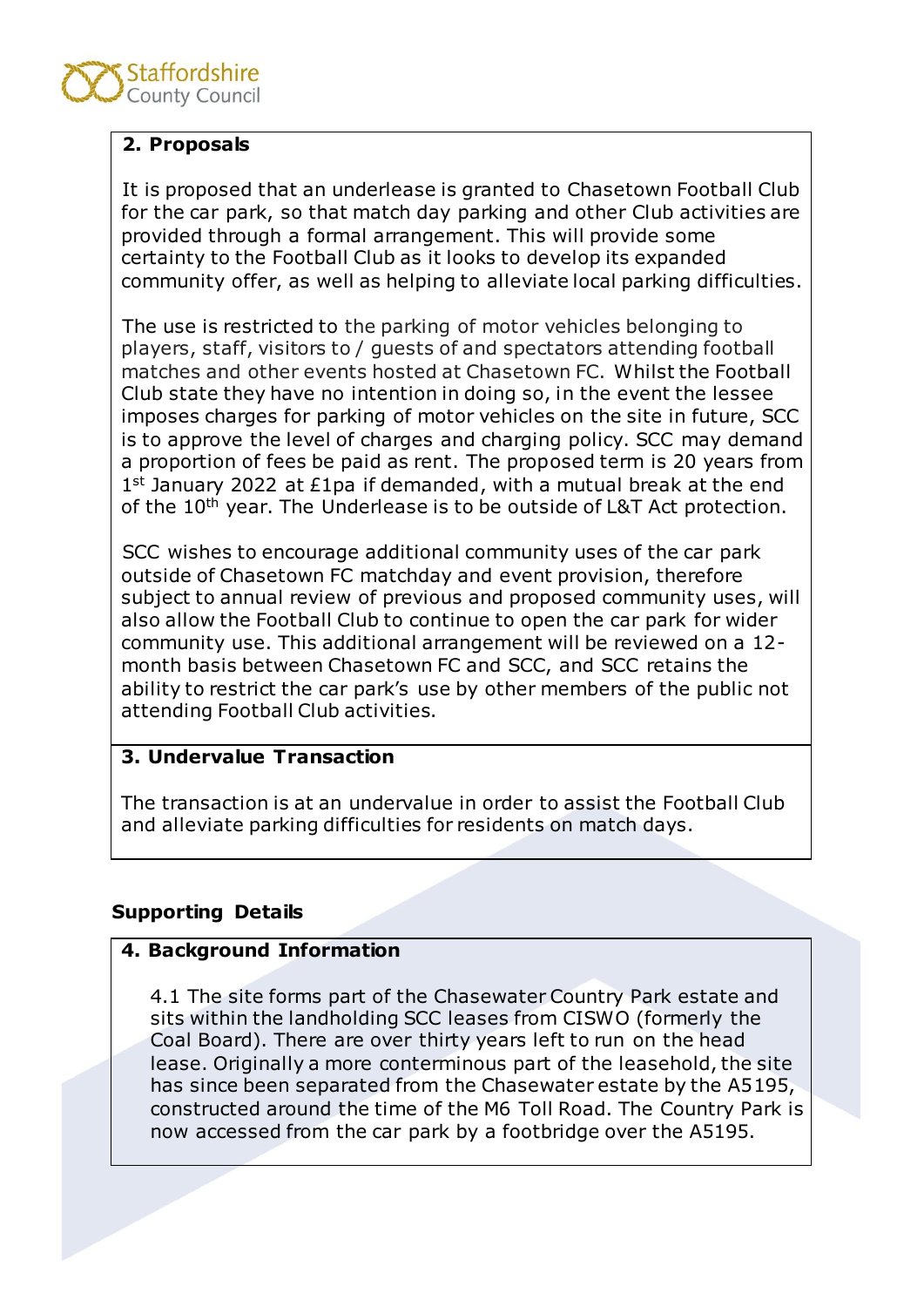

4.2 The site is tarmacadam surfaced and gated. Due to the positioning of the car park being separated from the main body of Chasewater Country Park, it has rarely been used which has been the cause of anti-social behaviour. The Football Club, being opposite the site are better able to monitor and police the situation. There have been difficulties for residents on match days with competition for parking spaces in the area.

4.3 The site will be restricted to the parking of vehicles belonging to supporters and those attending matches with hours restricted to a close of 6pm or 1 hour after the end of a match up to a maximum of 10.30pm. The car park must be secured overnight to avoid antisocial behaviour.

4.4 Any additional community uses of the car park outside of Football Club activity must be agreed with SCC on a year-by-year basis, with responsibility for this arrangement, and associated opening and closing duties, sitting with the Football Club. Indicatively, this would be that the car park would be open on a daily basis until 6pm (aside from Football Club commitments) between April and October, with winter opening being during daylight hours only at the Football Club's discretion. Again, the car park must be secured overnight beyond 6pm / sunset (whichever is earliest).

4.5 The local Member, Councillor Wilcox, has confirmed his support for the lease.

4.6 The nominal rent is to assist the club and alleviate parking difficulties for residents.

4.7 The value will show an increase if it can be shown drivers are being asked to pay to park to use the site by the Football Club. Although the Club states it has no intention to charge users to park, SCC requires that any funds generated from Football Club parking fees on the site (whether that be on match days or otherwise) are to be divided equally between SCC and the Club.

# **5. Alternative Options**

Not discussed.

# **6. Implications of transaction for County Council (Risks)**

Operational: that the club are able to police the site efficiently.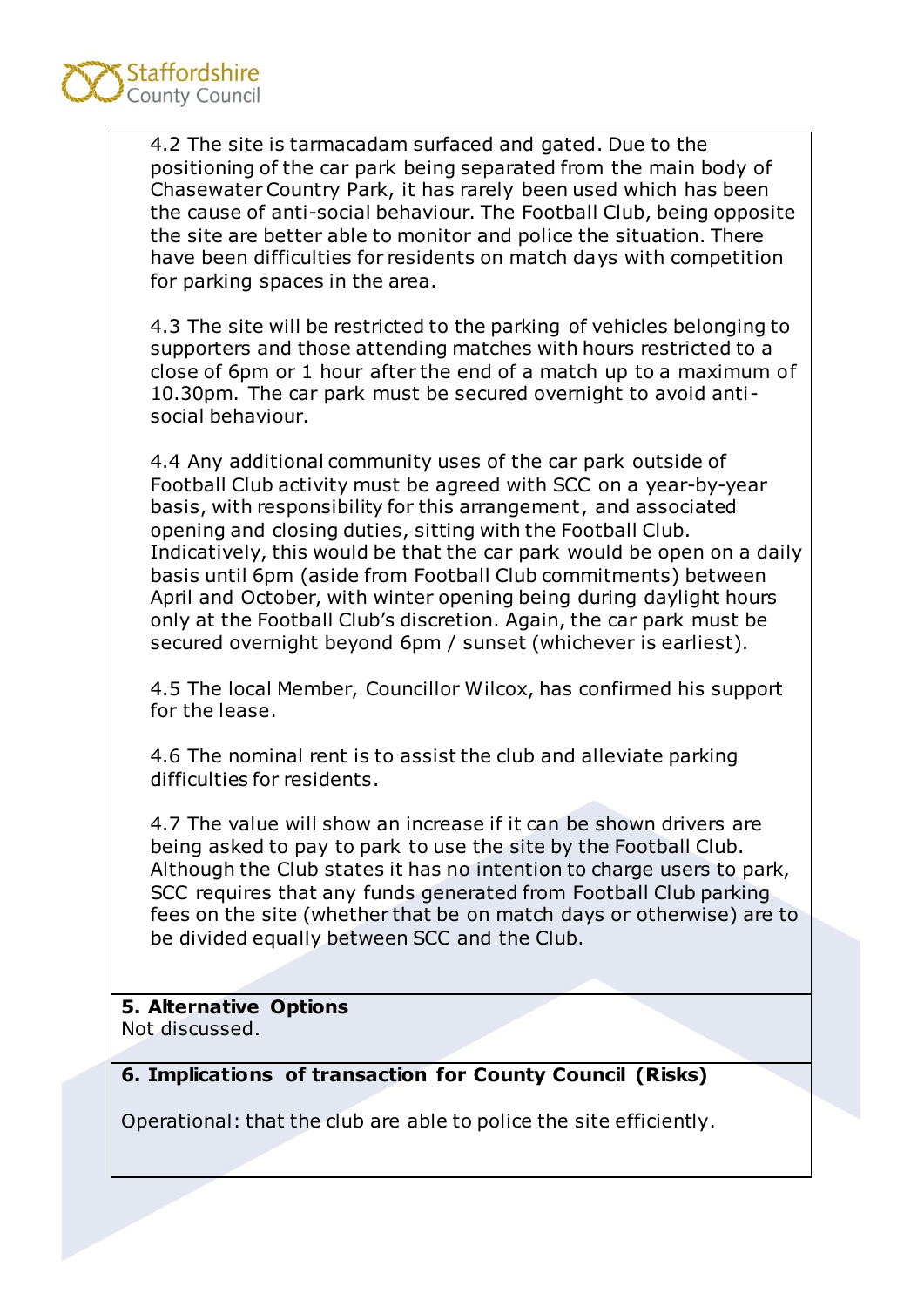

#### **7. Community Impact**

Priority Outcome for the people of Staffordshire: To feel safer, happier and more supported in their community.

The underlease will help facilitate the Football Club's aspirations to develop and expand its offer to the local community and will also support community access to Chasewater Country Park.

Whilst there have been a small number of local residents who have expressed concerns about the car park causing anti-social behaviour since its opening for community uses, SCC is not aware of any significant issues of anti-social behaviour caused by the voluntary daytime opening to date. The annual review of arrangements to open the car park during daytime hours (outside of Football Club uses) provides the opportunity for review if this situation changes.

#### **8. Comment by Local Member**

Cllr Wilcox has been consulted and is supportive.

**9. Proposal supported by by Assistant Director for Commercial and Assets Signed: Name:** Ian Turner **Date:** 15/2/22 **10. Valuer/Officer advising on this transaction** P H<del>pt</del>a **Signed: Name:** P Townley Date: 11<sup>th</sup> February 2022